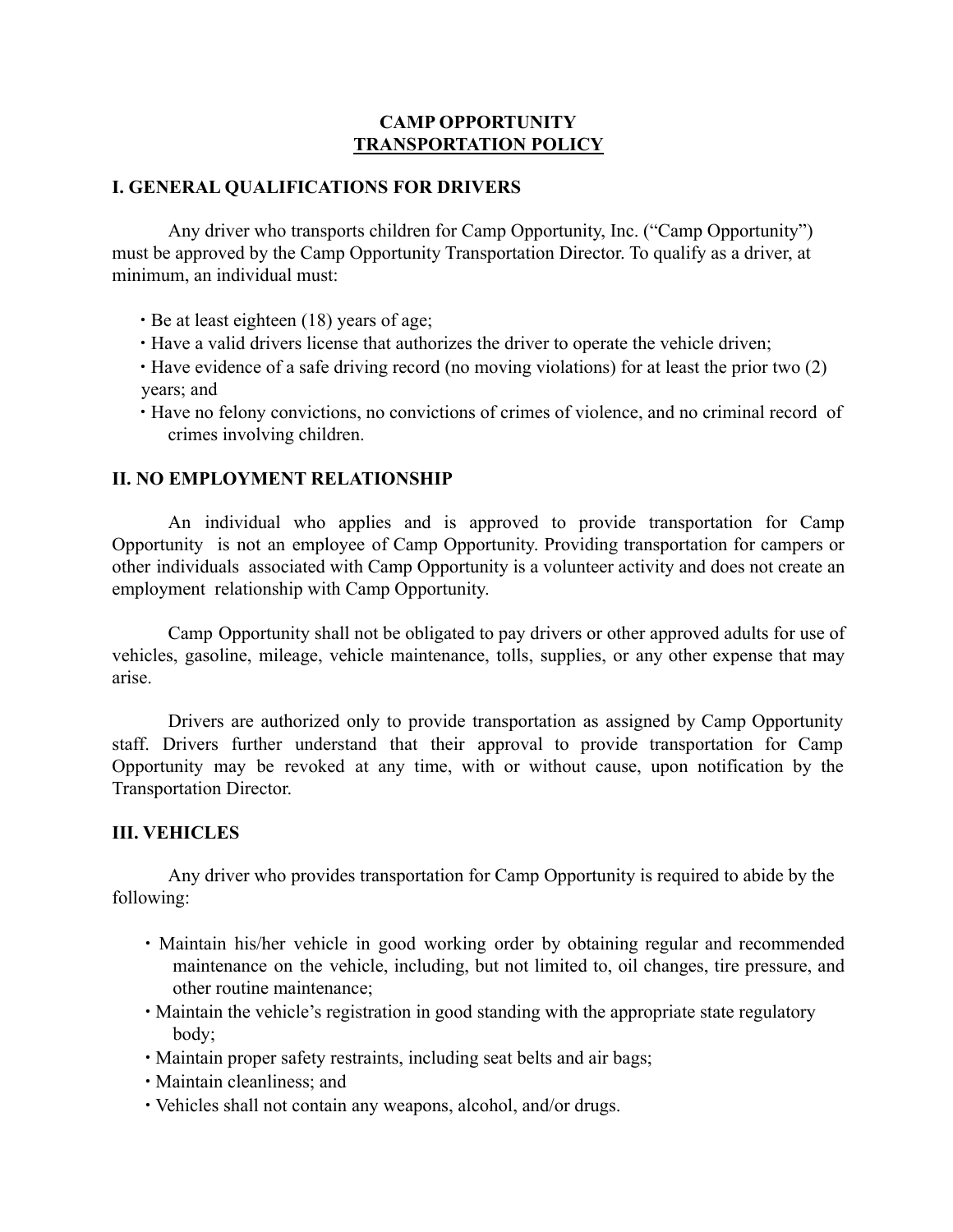By providing transportation, the driver agrees to allow inspection of his/her vehicle to ensure compliance with this Transportation Policy.

## **IV. LIABILITY AND WAIVER**

The driver expressly states and warrants that any vehicle he/she uses in transportation for Camp Opportunity is either owned by the driver, or that the driver has the authority to utilize the vehicle for such purpose. If the vehicle is not owned by the driver, the driver warrants that he/she has obtained the express permission of the vehicle's owner to provide transportation for Camp Opportunity. Additionally, if the vehicle is not owned by the driver, the driver expressly states that he/she has apprised the owner of this Transportation Policy, including this Liability and Waiver section, and that the driver and owner have read, reviewed, and expressly agreed to the terms herein.

The driver and owner expressly agree and warrant that he/she/they have obtained and will maintain insurance coverage for the vehicle, which covers him/her/themselves and any passengers for Camp Opportunity. The driver understands and acknowledges that Camp Opportunity does not provide any insurance coverage for the driver and/or passengers, and that such insurance, meeting at least the minimum Maryland requirements, is the obligation of the driver and/or vehicle owner.

The driver and owner expressly agree that Camp Opportunity, including its officers, directors, employees, agents, representatives, servants, contractors, volunteers, and vendors shall be held harmless and are hereby released from any and all liability for any sickness, accident, illness, injury, and/or damage related directly or indirectly to transportation for Camp Opportunity. The driver and owner expressly waive, release, absolve, agree to hold harmless, agree to indemnify, and covenant not to sue Camp Opportunity, including its officers, directors, employees, agents, representatives, servants, contractors, volunteers, and vendors from any and all liability that may arise directly or indirectly from transportation for Camp Opportunity.

The driver and owner understand and acknowledge that agreement to Camp Opportunity's Transportation Policy, including, but not limited to, this Liability and Waiver section, is material to Camp Opportunity's decision to approve the driver.

### **V. COVID PROTOCOLS**

Driver's and campers should adhere to all Federal, State and Local COVID-19 mandates in place at the time of transport. It is at the driver's discretion if he/she chooses to wear a mask and require a mask be worn by the camper during transport in the event that there is no mask mandate in place.. Camp Opportunity encourages the driver to ensure the safety of the camper with proper ventilation of the vehicle and requesting the campers ride in the backseat of the vehicle.

1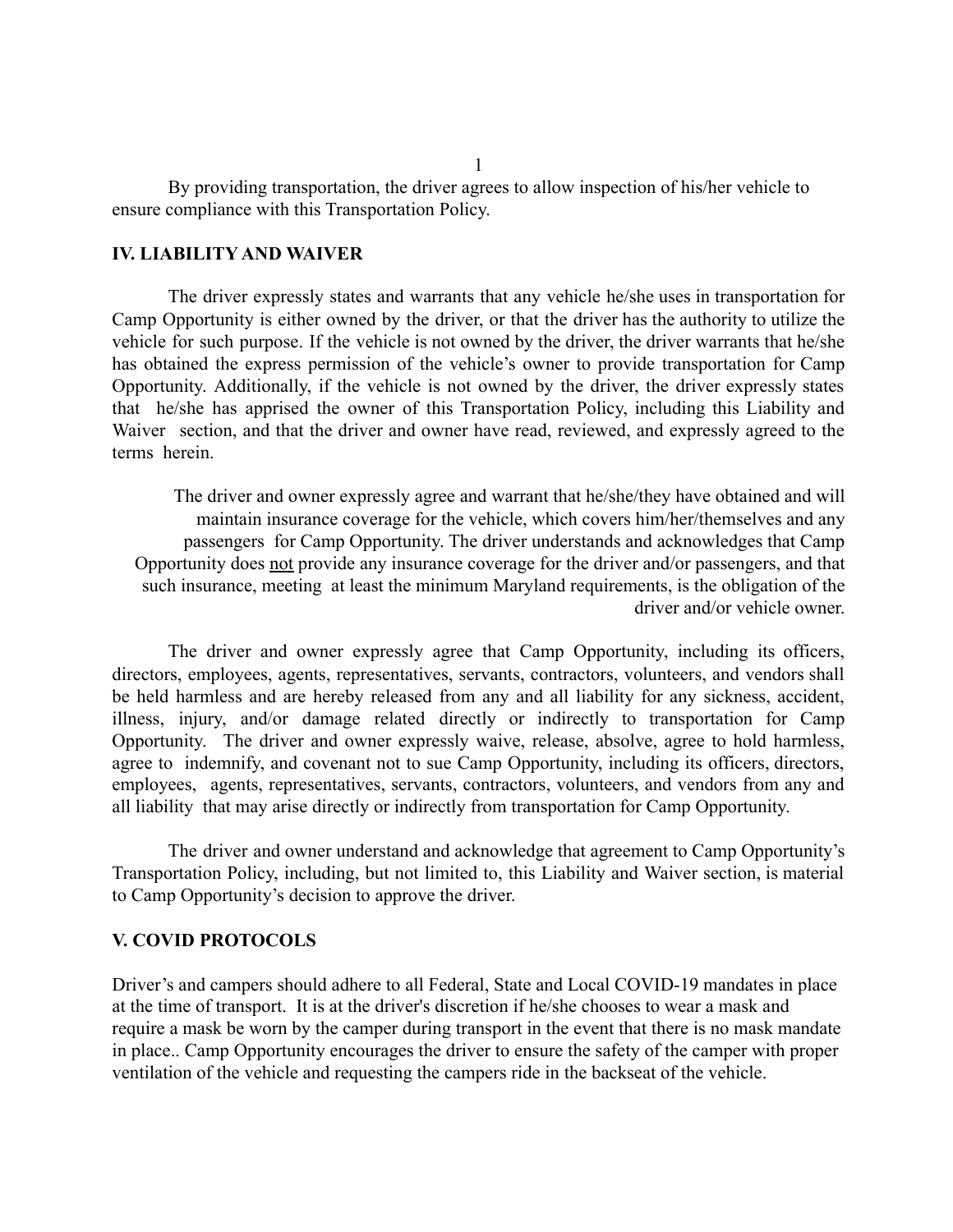# **VI. RULES OF THE ROAD**

At all times, drivers shall:

- ∙ Obey all state and local traffic laws and regulations;
- ∙ Obey all posted speed limits and traffic signals;
- ∙ Wear his/her seatbelt and require seatbelts of all passengers and campers; and
- ∙ Drive with extreme care and caution.

Camp Opportunity shall have, and communicate with staff and parents, a plan for safe, supervised drop-off and pick-up points for campers. The plan shall require drop-off and pick-up only at the curb or at an off-street location protected from traffic. If the driver has any concerns regarding a camper's designated drop-off and/or pick-up location, that concern should be relayed to the Transportation Director and/or Camp Director.

## **VII. PASSENGERS**

Camp Opportunity strongly encourages all drivers to have an additional Camp Opportunity approved adult (18 and over) as a chaperone in the vehicle at all times when transporting campers. Under no circumstances shall the driver allow an unapproved adult in the vehicle with campers at any time.

## **VIII. DISTRACTED DRIVING**

### Cell Phones

At all times, the driver shall have a working cell phone to use in case of emergency. The driver shall have at least two Camp Opportunity contact numbers, including the Transportation Director and Camp Director.

The driver is not permitted to utilize his/her cell phone while transporting campers and operating the vehicle. In the event that an emergency call must be made, the driver must pull over to a safe area before making an emergency call.

#### **Disruptions**

In the event of a disruption, if the driver is the only adult in the vehicle, the driver is required to pull over to a safe area in order to address the situation fully before proceeding. If another approved adult is in the vehicle, that individual should address the disruption. In no event, should the driver resume travel until the issue is resolved fully. If the issue cannot be resolved by the driver and/or additional individual, the driver must call Camp Opportunity staff to assist with the situation.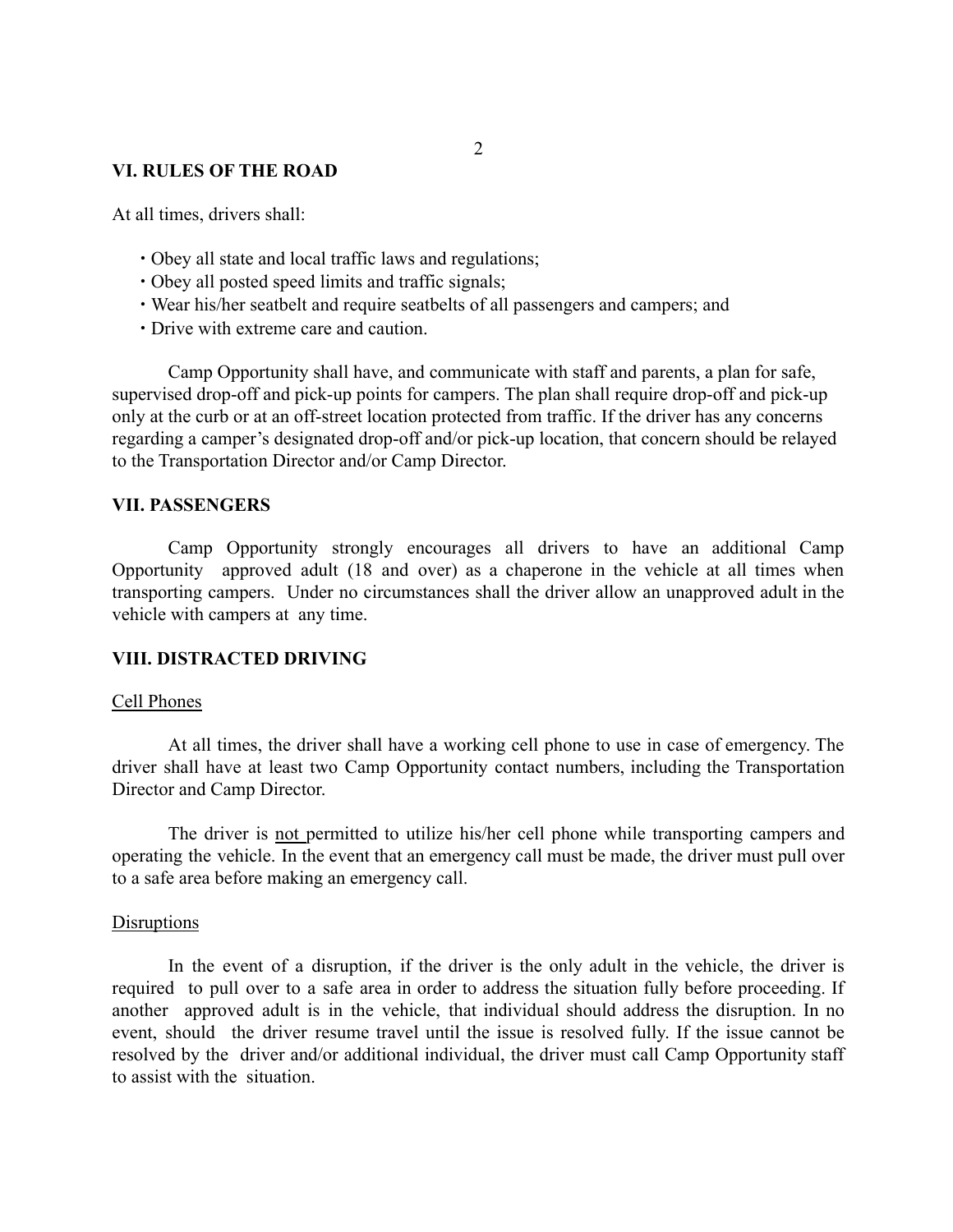**Other** 

The driver is strongly discouraged from playing music while transporting campers. Additionally, the driver is not permitted to eat while driving.

### **IX. DRUGS, ALCOHOL, AND TOBACCO**

Neither the driver, nor any adult passenger may consume alcohol and/or drugs within twenty-four (24) hours prior to transporting campers for Camp Opportunity. Additionally, neither the driver, nor adult passenger, may engage in any of the following activities while transporting for Camp Opportunity:

- ∙ Smoking;
- ∙ Vaping;
- ∙ Chewing tobacco;
- ∙ Drinking alcohol; or
- ∙ Using illegal drugs.

If, for any reason, Camp Opportunity staff suspect that the driver or adult passenger has violated this policy, the Transportation Director and/or Camp Director will require a drug test before the individual is permitted to continue transporting for Camp Opportunity.

## **X. EMERGENCY SITUATIONS**

#### Weather

In the event of an emergency weather situation, the driver must navigate the vehicle to a safe location appropriate to the circumstance and wait until the emergency situation has passed before resuming transportation.

#### Vehicle Malfunction or Accident

In the event of a vehicle malfunction and/or accident, the driver must navigate the vehicle to a safe location on the side of the road or in a visible area. Unless the vehicle is showing signs of danger, such as fire, smoke, or any other dangerous situation, the driver and passengers shall remain seated in the vehicle while an emergency call is placed. If the vehicle itself is unsafe, the driver must assist the camper(s) in quickly and safely exiting the vehicle and taking cover in a safe location while an emergency call is placed.

### Medical Emergency